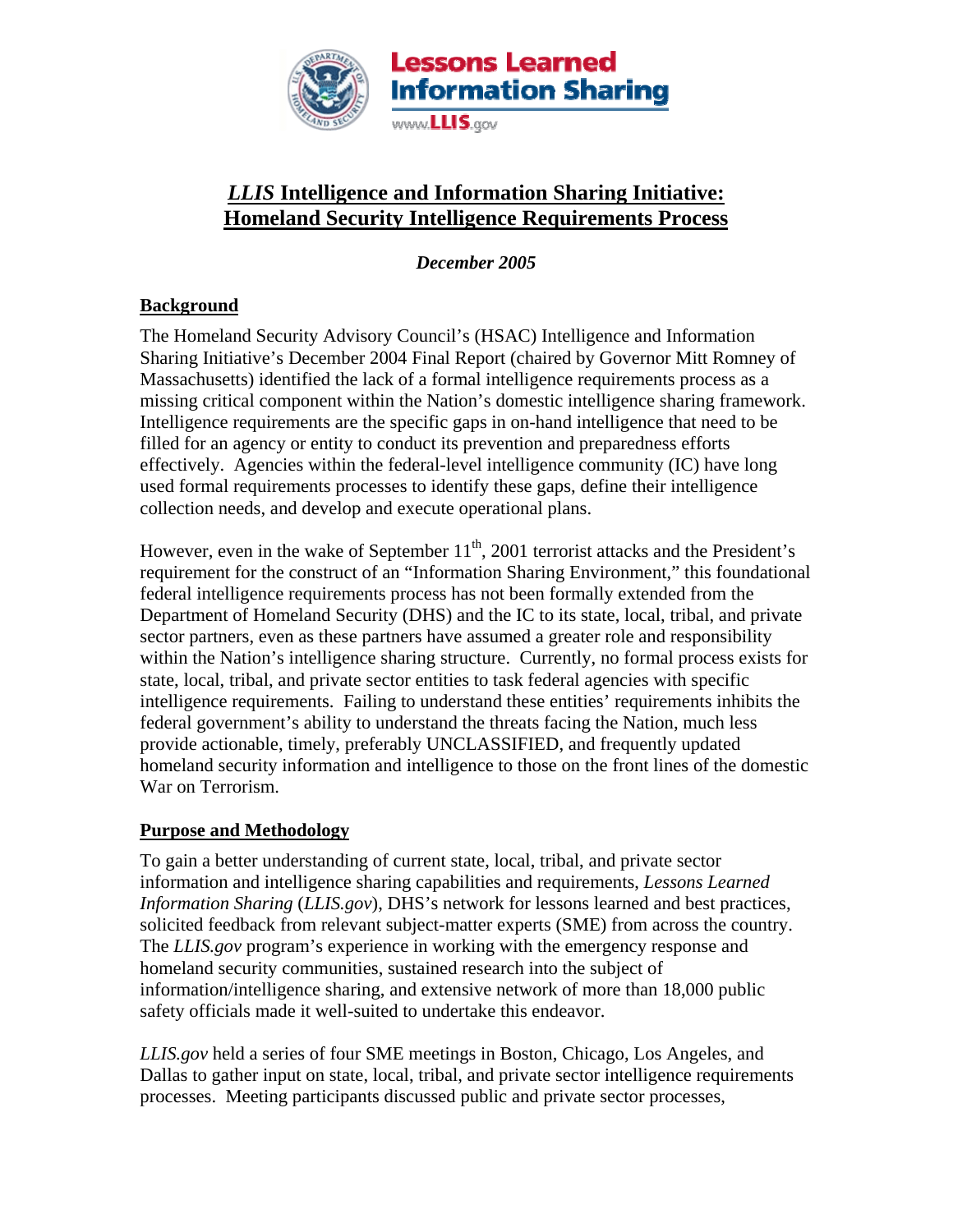mechanisms, and organizational structures for sharing homeland security information and intelligence. In addition, *LLIS.gov* established a message board on its homepage for members to submit their comments and questions regarding the topic of intelligence requirements.

The following report presents the principal findings and recommendations gathered through this initiative. Of note, these findings and recommendations were developed through a "bottom-up" approach. They are the product of the direct input of more than 60 emergency response and homeland security professionals from both the public and private sectors and from multiple disciplines, including state and local executive offices, law enforcement, fire, public health, emergency management, emergency medical services, critical infrastructure security, and public works.

The report is intended to complement and expand upon the recent findings and recommendations of the HSAC's Intelligence and Information Sharing Working Group and the Fusion Center Guidelines Initiative of the Department of Justice's (DOJ's) Global Justice Information Sharing Working Group. Together, these initiatives represent a cooperative effort among DHS, DOJ, and state, local, tribal, and private sector responders and homeland security officials to identify specific gaps and shortfalls within our Nation's information and intelligence sharing environment and develop clear recommendations to address them.

**Finding**: *In the absence of a clear, consistent system for homeland security intelligence requirements management, state, local, tribal, and private sector entities have developed their own informal and formal structures and networks to share information and intelligence.*

Discussion in the SME meetings demonstrated that state, local, tribal, and private sector entities have established a variety of innovative and effective organizational structures and processes for gathering, analyzing, and sharing terrorism-related information and intelligence. Several states have established fusion centers to serve as central nodes for performing these intelligence sharing functions. Many municipalities and jurisdictions have created their own networks, such as Terrorism Early Warning Groups (TEWs), to perform similar functions at a local level. The private sector, either through sectorspecific, regional, or national associations and organizations and private sector intelligence activities, has also developed mechanisms for gathering and sharing threat information and intelligence.

Discussion among the SMEs also revealed the disparate levels of development and sophistication of these state, local, tribal, and private sector structures around the country. Certain states, such as California, New York, Illinois, and Massachusetts, have mature fusion centers with well-developed information and intelligence sharing processes with their federal, tribal, local, and private sector partners. Others are just beginning to develop these structures and processes and are seeking guidance, training, and resources to establish their intelligence sharing programs.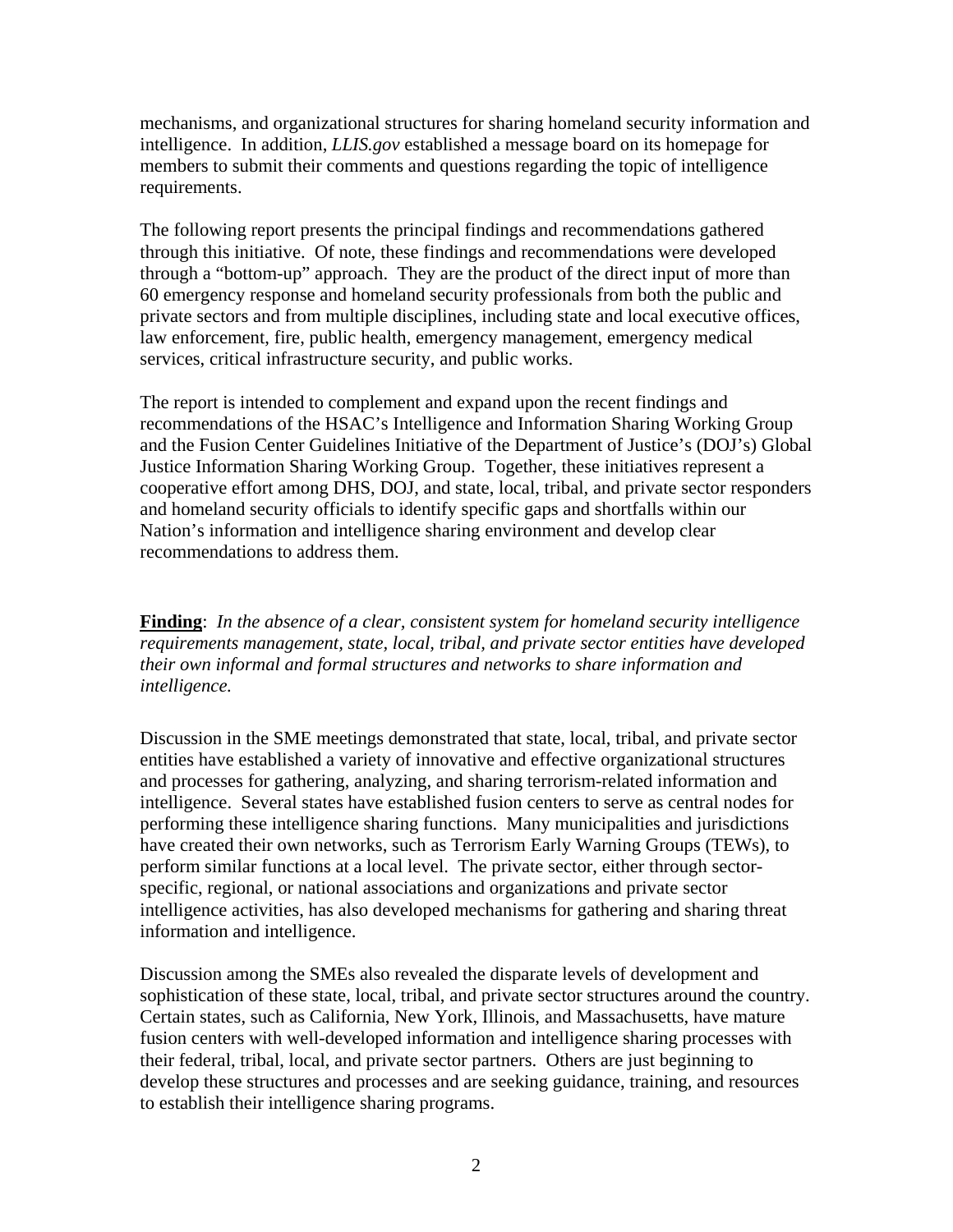**Recommendation**: *DHS should nurture the existing and new structures that these jurisdictions, agencies, and entities have established and support them in building their intelligence capabilities and in integrating their efforts with those of the IC.* 

Meeting participants agreed that the most effective information and intelligence sharing structures and mechanisms were those that were flexible and built from the "bottom-up" to reflect the particular needs and capabilities of their state, jurisdiction, region, or sector. DHS should focus on leveraging existing programs and seek to integrate those programs into a cohesive, national information and intelligence sharing architecture that is flexible enough to incorporate different state, jurisdictional, or private sector approaches. To that end, DHS should bolster its support to efforts like the HSAC/Global Justice Information Sharing Initiative and the TEW Expansion Project, which are providing guidance and training to states, local jurisdictions, and regions to assist them in establishing intelligence sharing and fusion processes.

**Recommendation**: *Using its existent policy guidelines (e.g. the National Incident Management System ), DHS should focus on building and integrating intelligence sharing functions within each state, as opposed to promoting particular organizational/bureaucratic structures.*

DHS should assess whether or not those state, local, tribal, and private sector structures are fulfilling the certain essential functions (e.g. "collection management" or "analysis and synthesis") necessary for information and intelligence sharing processes to be effective. In those jurisdictions or sectors where these functions are not being performed or only performed incompletely, DHS should provide training and support to assist relevant agencies and entities in fulfilling these functional requirements.

**Finding**: *State, local, tribal, and private sector entities are unclear as to whom within DHS and the IC they should task with their information and intelligence requirements*. SME meeting participants consistently stated that the roles and responsibilities of the different federal intelligence agencies and entities were unclear. For state, local, tribal, and private sector officials, simply delineating the multitude of new entities within the domestic information and intelligence sharing arena is a major challenge. Without a clear sense of who to task with their requirements, these officials frequently issue their requirements to as many agencies as possible in order to ensure that they receive the desired information. This approach inevitably leads to redundancy of effort and inefficient use of resources, with multiple agencies receiving the same request and disseminating the same information or intelligence in response.

Not knowing whom to task with their requirements, several meeting participants stated that their entities could not even begin to establish a formal requirements process. Many expressed a desire for a more streamlined approach, with a main point of contact within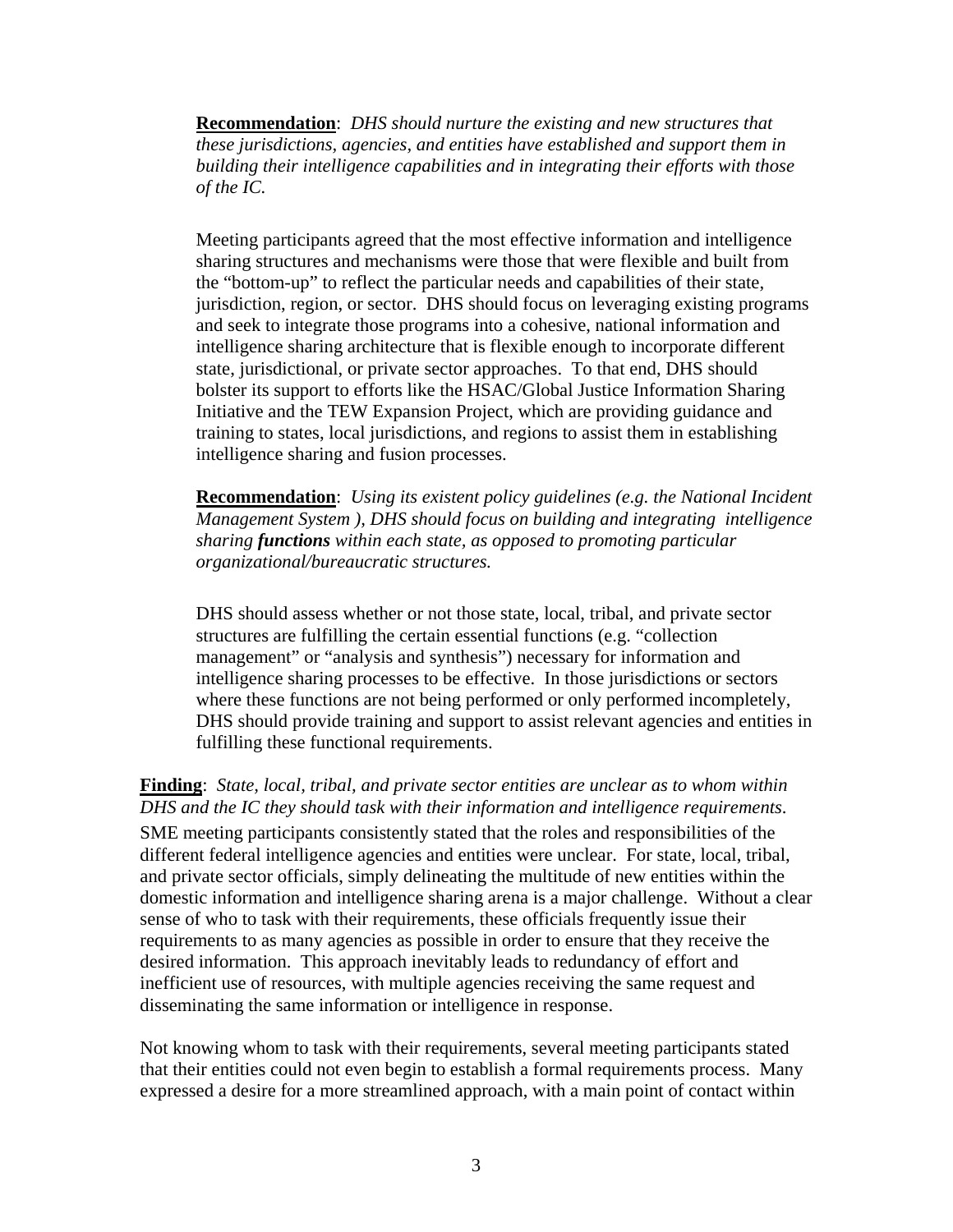the IC (e.g. the Homeland Security Operations Center (HSOC)) to process or coordinate their intelligence requirements.

**Recommendation**: *DHS, in cooperation with its partners within the DNI and IC, should quickly develop and implement a coherent domestic intelligence requirements process. DHS should use the HSOC and the growing network of state fusion centers as the foundation of an architecture for information sharing and intelligence requirements coordination.* 

**Finding**: *State, local, tribal, and private sector entities lack a standard training program for homeland security intelligence analysts. This lack of standard training creates disparities in analyst capabilities, terminology, and approach to homeland security analysis.* 

Currently, state, local, tribal, and private sector entities possess intelligence analysts with widely differing skill sets, operational experience, and backgrounds. Some have adopted training and terminology from military intelligence, others from criminal intelligence, and still others from the myriad training programs offered by government agencies, private companies, and academic institutions. Consequently, analyst capabilities, lexicons, and analytical approaches differ widely from state to state and jurisdiction to jurisdiction. For an integrated, national intelligence requirements process to be effective, analysts should possess a common terminology and a fundamental, shared approach to analyzing threat information.

**Recommendation**: *DHS should establish a uniform training curriculum and standards for homeland security intelligence analysts (as distinct from criminal intelligence, military intelligence, etc.).*

By doing so, DHS would build and strengthen state, local, tribal, and private sector intelligence sharing capabilities, while fostering the consistent language and analytical approach necessary to promote an integrated, national intelligence sharing framework. This training curriculum should include a standard homeland security lexicon, as proposed by the HSAC in March 2004.

**Finding**: *Domestic intelligence sharing is currently a predominantly law-enforcement function; whereas state, local, tribal, and private sector entities would prefer a broader, more inclusive homeland security intelligence sharing framework.* 

Law enforcement agencies should naturally play a central role within any domestic homeland security information and intelligence sharing framework. However, public safety disciplines such as public health, fire, emergency medical services, and private sector security provide different types of information and different perspectives that are essential for this framework to be effective. Several SMEs cited the overall lack of inclusion of these other disciplines at all levels as a critical shortcoming in the development of comprehensive, effective information and intelligence sharing processes.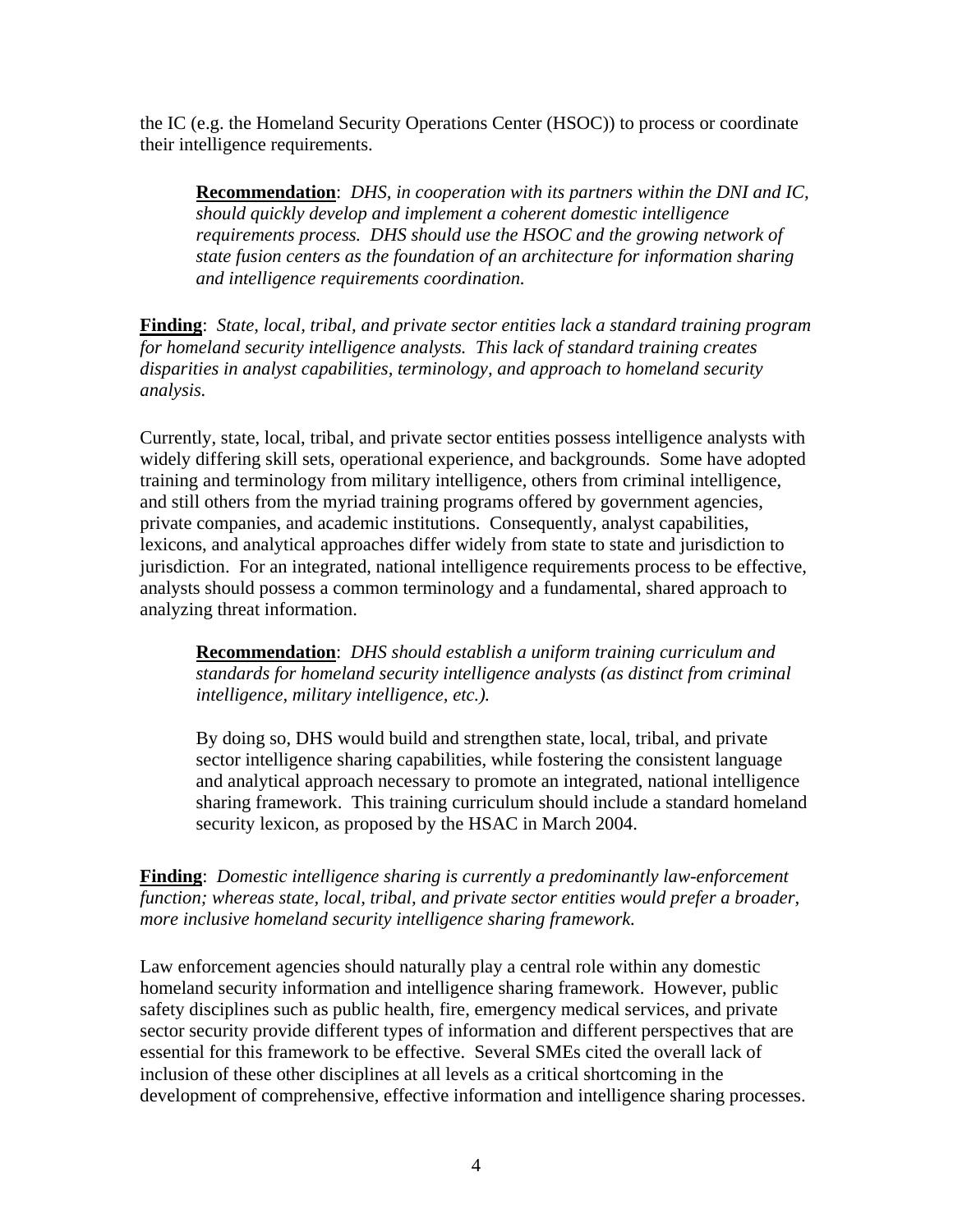**Recommendation**: *DHS should support the expansion of homeland security intelligence sharing and analyst training to include all public safety and works disciplines, including critical private sector entities. The Department should continue to encourage initiatives that promote a multidisciplinary approach to information and intelligence sharing and fusion, such as the HSAC, Global Justice Information Sharing Initiative, and the Terrorism Early Warning (TEW) Expansion Projects.*

**Finding**: *There is a perception within State, local, tribal, and private sector entities that they are receiving information from the federal government without being asked for information in return.* 

Meeting participants repeatedly cited a lack of two-way communication between themselves and the federal government. They stated that, too often, DHS and other federal agencies transmit non-specific threat information that in many cases does not meet their requirements. Several stated that they were not even aware that DHS has any specific information and intelligence requirements from them; few had even heard of or seen DHS's Terrorist Threat Reporting Guide.

Others participants stated that when they did transmit information to DHS and other federal agencies, they rarely received any feedback as to the utility of that information. Many stated that they had little contact with DHS officials in an operational capacity and suggested that DHS should have a more visible presence at the state, local, tribal, and private sector levels, preferably through the State Fusion Centers.

**Recommendation**: *DHS should do more to foster a "transmit and receive" environment for information sharing that involves a greater two-way flow of intelligence/information–based upon state, local, tribal and private sector intelligence/information and operational requirements.* 

DHS should also make its state, local, tribal, and private sector partners more aware of its own information requirements. As is routine within the Intelligence Community, when DHS receives information from these entities, DHS should provide timely feedback to let them know the quality and utility of their information and make them feel directly involved in the homeland security effort. DHS should consider having permanent representatives, liaison officers, or trusted officials in state and local fusion centers to facilitate and coordinate information flow to and from DHS and to build professional and trusting relationships with these state and local partners.

**Finding**: *State, local, tribal, and private sector entities lack a clear understanding of the federal government's capabilities.*

Most state, local, tribal, and private sector entities are relatively new participants within the realm of homeland security, anti-terrorism, and intelligence. Consequently, many lack knowledge of the federal government's ability to fulfill their information and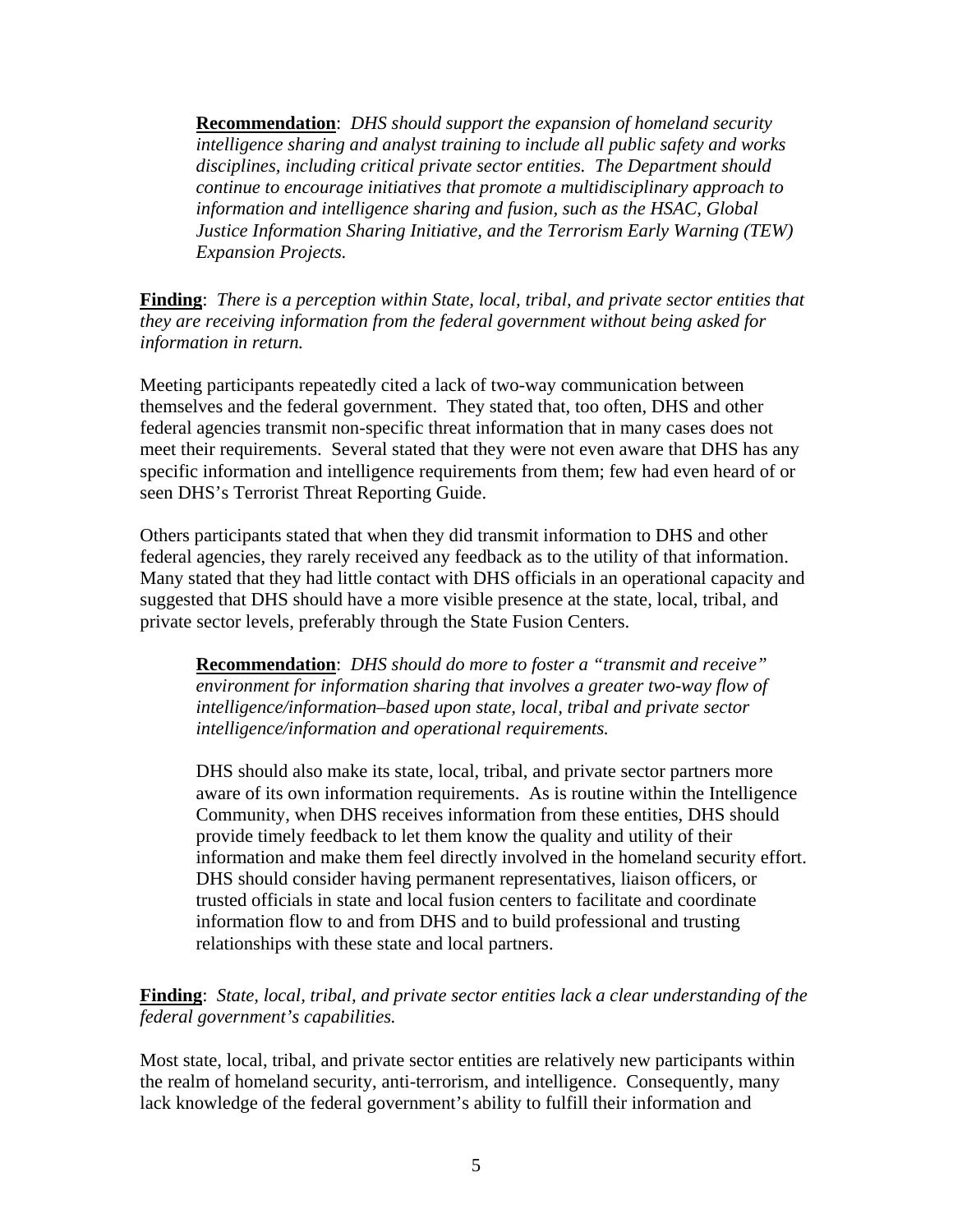intelligence needs and requirements. This can lead to a redundancy of effort and a waste of scarce resources. For example, one state homeland security agency has a team of analysts researching a Middle Eastern country. At the same time, the Intelligence Community (IC) already has scores of analysts examining the same country with better access to information and more resources at its disposal. With better understanding and better connectivity between the state, DHS, and federal anti-terrorism agencies, the state could avoid this redundancy of effort and allocate its resources more effectively.

**Recommendation**: *Through the state and local fusion centers*, *DHS should educate and inform its domestic partners of DHS and the IC's capabilities.* 

## **Finding**: S*tate, local, tribal, and private sector entities believe that inadequate attention has been paid to risk assessments for their jurisdictions/sectors/companies/regions.*

Comprehensive risk assessments including threat, vulnerability, and consequence are crucial to identifying specific intelligence requirements. A thorough assessment of the threats to, vulnerabilities of, and consequences of an attack on assets, infrastructure, and business and government continuity can reveal the key gaps in information and intelligence that should be filled to enable more effective prevention strategies. Meeting participants acknowledged that comprehensive risk assessments directed beyond traditional goals of protection toward resiliency and continuity of operations should drive the development of specific intelligence requirements.

Many participants also stated that inadequate resources and multiple and inconsistent risk assessment methodologies were all too often the norm. In particular, smaller or rural jurisdictions often lack the more obvious critical assets that would generate immediate interest in performing risk assessments. These jurisdictions nonetheless can serve as critical transit points for hazardous materials or as cross-border bottlenecks for the delivery of essential goods and services for the Nation. For example, an attack on a particular jurisdiction's chemical facilities could affect the security of the Nation's water supply, while one at a key border crossing could cripple large sectors of the U.S. economy. These jurisdictions frequently lack the requisite resources and expertise necessary to conduct these assessments.

**Recommendation**: *DHS should accelerate its efforts to develop standard riskbased and operational continuity/resiliency-focused assessment methodologies and should assist in training public and private entities to conduct, use, and continually update these assessments.* 

**Finding**: *State, local, tribal, and private sector entities believe there are too many technical systems for sharing threat information and intelligence, causing confusion and uncertainty as to where to go to obtain and/or disseminate threat information.* 

"Not another DHS system!" was the frequent, repeated request from SMEs. The multitude of new technical and communication systems that have been developed by DHS and other federal agencies has led to confusion and frustration over their cost and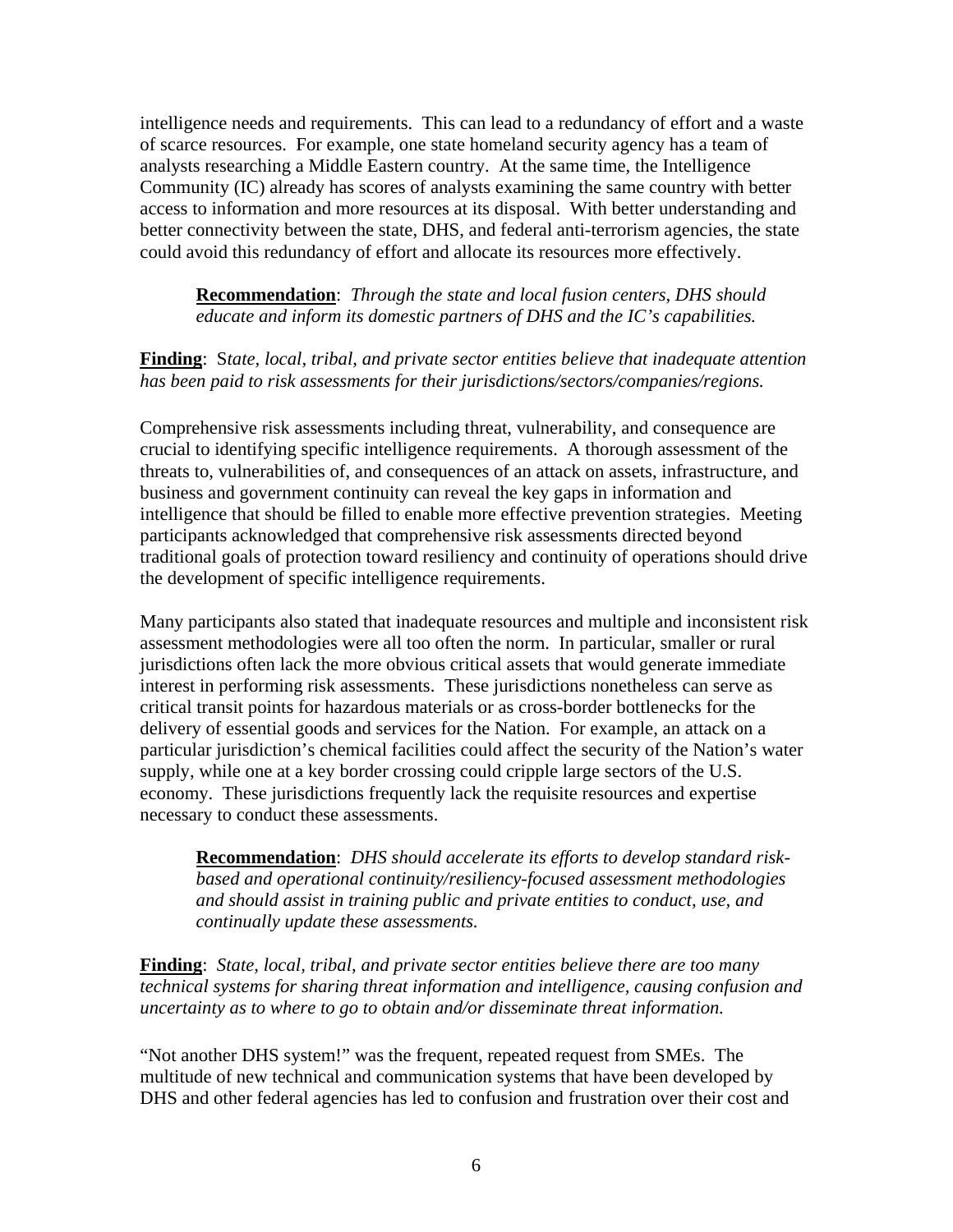effectiveness among state, local, tribal, and private sector entities. These entities are faced with frequent changes in reporting and communication systems, formats, passwords and security requirements, and have to undergo retraining to familiarize themselves with new systems.

**Recommendation**: *DHS should consolidate its myriad of systems for disseminating threat information and use its Homeland Security Information Network (HSIN) as the principal information sharing system.*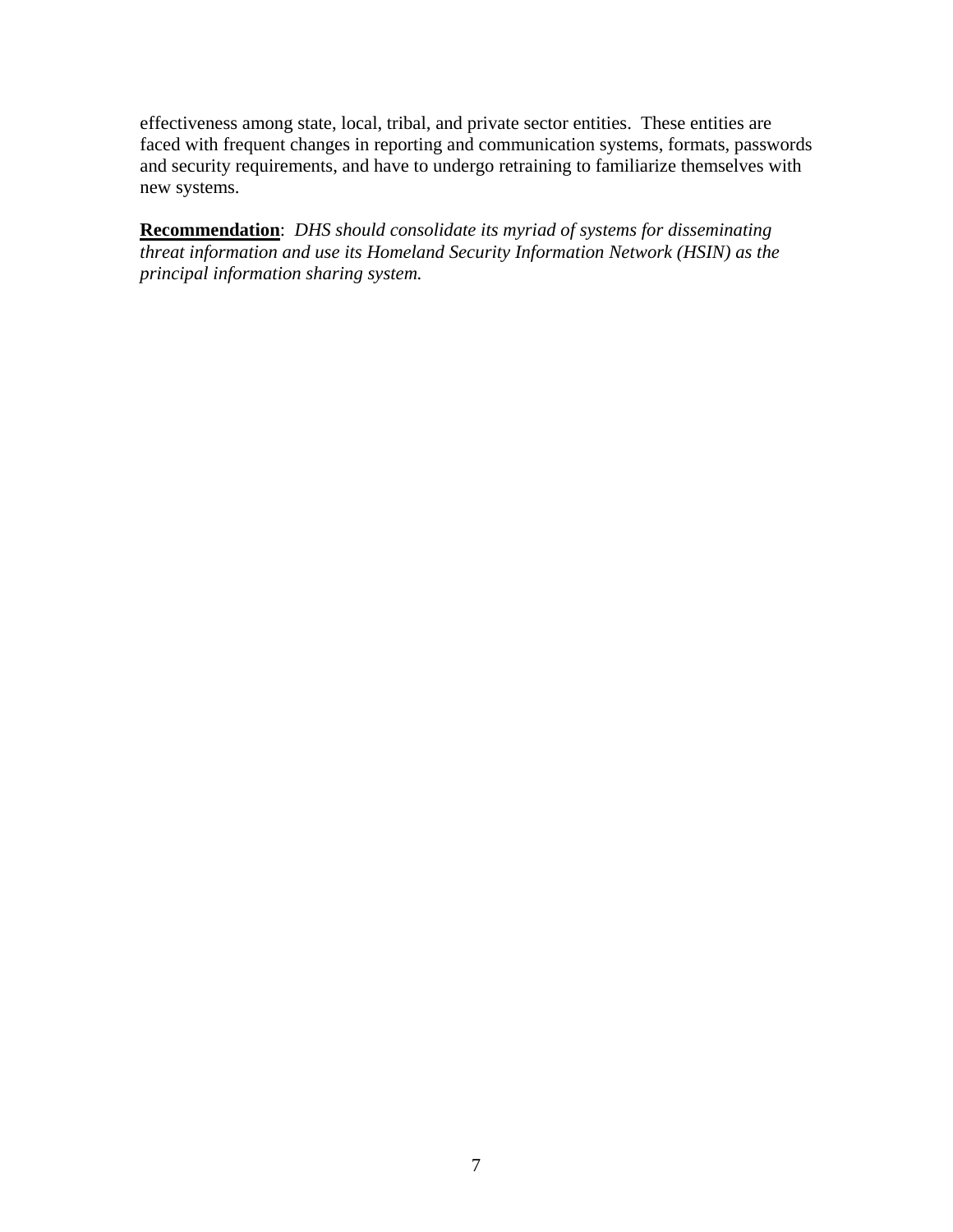#### *LLIS* **Intelligence Requirements Initiative Subject-Matter Experts**

Glenn Aga, Public Safety Commissioner, City of Laguna Niguel, California Richard Andrews, Senior Director, Homeland Security Project, National Center for Crisis and Continuity Coordination Caroline Barnes, Assistant Director, New Jersey Office of Counterterrorism Roy Barnes, Manager, Global Intelligence, General Motors Corporation Robert Belfiore, Chief, Port Authority of New York and New Jersey Dennis Beyer, Chief of Homeland Security, Tulsa, Oklahoma Fire Department Carlo Boccia, Director, Mayor's Office of Homeland Security, Boston, Massachusetts Ken Bouche, Colonel, Illinois State Police M. Doug Cain, Sergeant, Louisiana State Police John Cohen, Office of the Governor, Commonwealth of Massachusetts Mark D. Cohen, Deputy Director and Chief Counsel, New York State Office of Homeland Security Michael Cohen, Security Director, Citigroup-New Jersey Dan Collier, Investigator/Analyst, Minnesota Joint Analysis Center Roy Condon, Executive Vice President of Operations, Homeland Security Information Network-Critical Infrastructure (HSIN-CI) George Cummings, Director of Homeland Security, Port of Los Angeles John Daley, Intelligence Supervisor, Boston Police Department Raymond DeMichiei, Deputy Director of Emergency Management and Homeland Security, Office of the Mayor, Pittsburgh, Pennsylvania Jack Faer, President, Fidelity Security Services, Inc. Shawna French-Lind, Homeland Security Manager, Wal-Mart Stores, Inc. Jeff Friedland, Emergency Services Manager, St. Clair County, Michigan Daniel Garcia, Deputy Chief, Dallas Police Department Van Godsey, Intelligence Unit Supervisor, Missouri State Highway Patrol Michael Grossman, Commander, Office of Homeland Security, Los Angeles County Sheriff's Department Kevin Hacker, Officer, Counter-Terrorism Section, Chicago Police Department Robert Hass, Under Secretary for Homeland Security, Commonwealth of Massachusetts William Hipsley, Deputy Director, California Office of Homeland Security Bart R. Johnson, Lieutenant Colonel, New York State Police Robert Keane, Assistant Vice President for Safety and Regulatory Affairs and Police Chief, Canadian National Railway Ted Kilpatrick, Manager, Dallas Water Utilities Fred LaMontagne, Fire Chief, Portland, Maine Grant Lappin, Public Safety Director, Baylor HealthCare-Texas Monte McKee, Major, Indiana State Police Laurence Mulcrone, Senior Director of Security, McCormick Place/Navy Pier, Chicago, Illinois Russell Porter, Assistant Director and Chief-Intelligence Bureau, Iowa Department of Public Safety Daniel Rattner, Founder and Principal, D.M. Rattner & Associates Richard Rawlins, Deputy Director of Operations, Ohio Homeland Security